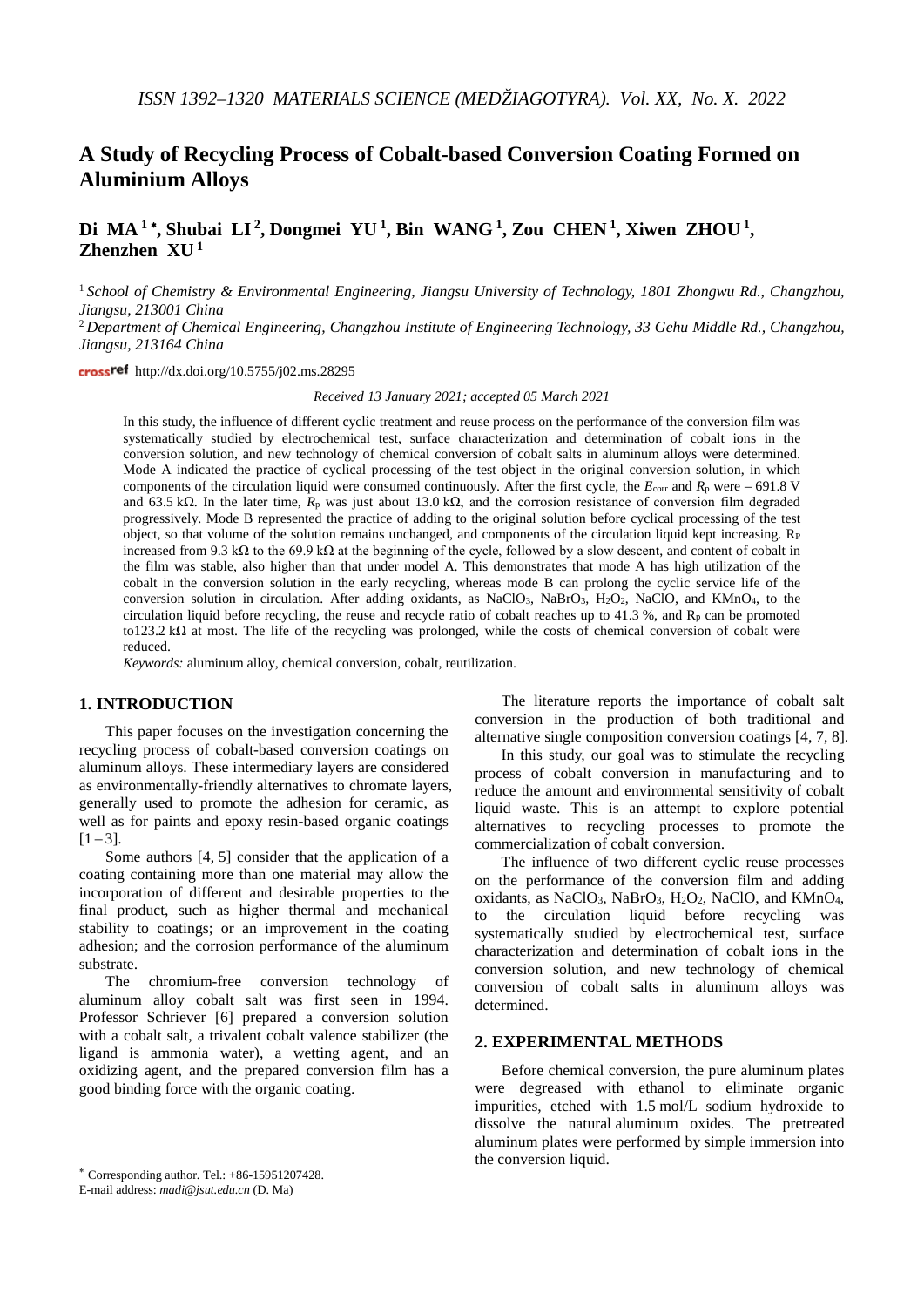The conversion liquid was allocated into two models: (Model A) The cobalt conversion liquid, which consisted of 26 g/L  $Co(NO_3)_2 \cdot 6H_2O$ , 1 g/L KMnO<sub>4</sub>, and 30 g/L HCOONH4, recycled ten times without adding other liquid. (Model B) The cobalt conversion liquid, which consisted of  $26 \text{ g/L}$  Co(NO<sub>3</sub>)<sub>2</sub>·6H<sub>2</sub>O, 1 g/L KMnO<sub>4</sub> and 30 g/L HCOONH4, recycled ten times by adding the original conversion liquid.

The electrochemical properties of these samples were characterized by CHI 660C electrochemical system given TAFEL plots and electrochemical impedance spectroscopy (EIS). A conventional three-electrode electrochemical system was used, in which the samples as the working electrode, platinum foil as the counter electrode, and an Ag/AgCl electrode as the reference electrode. The TAFEL plots  $(-0.2 \text{ to } 0.6 \text{ V})$  and EIS spectra  $(0.1 \text{ Hz to } 100 \text{ kHz})$ were collected in 0.1M NaCl aqueous solution. The scan rate for CV was  $0.1$  Vs<sup>-1</sup> and the oscillation potential for EIS was 10 mV. The microstructure of conversion coatings was characterized through Scanning Electron Microscopy (SEM) (SEM, Hitachi S-3400NII), X-ray Photoelectron Spectroscopy (XPS, Thermo Fisher Scientific, ESCALAB 250Xi).

#### **3. RESULTS AND DISCUSSION**

Fig. 1 a is representative of the Nyquist diagrams that have been obtained in this work with the conversion coatings which are directly exposed to the 5 % NaCl solution in the cyclic mode A.



**Fig. 1.** Nyquist diagrams of cobalt conversion coatings: a – mode A; b – mode B exposure to the 5 % NaCl solution

Ten conversion coatings prepared showed a complete capacitive reactance arc in both the low-frequency region and high-frequency region in the mode A recycle. The overall change trend of the capacitive arc diameter was that the first to fourth is decreasing of the recycle, and the fifth to ninth are increasing, then fluctuate up and down within a small range and tend to stabilize. The film has good corrosion resistance characteristics is that the film has the largest capacitive reactance diameter, and high film coverage, and thicker thickness. The conversion membrane produced by the first recycle has the largest radial diameter, then the diameter of the capacitive anti-arc is reduced by about 5 times because most of the cobalt salt in the conversion solution is deposited on the surface of the substrate after the first recycle, and formed an aluminum alloys cobalt salt chemical conversion film with high coverage, thick film layer, and excellent corrosion resistance. As the number of cycles increases, the cobalt salt content in the conversion solution decrease. Accompanied by the recycle experiment and conversion fluid consumption and evaporation, the diameter of the capacitive reactance arc fluctuates within a certain range, and the variation range is small.

The impedance behavior of cobalt conversion coatings on Al alloys can be explained by the model shown in Fig. 2, where  $R_s$ , is the solution resistance between the reference electrode and the working electrode. *CPE* refers to the electric double layer and is commonly referred to as an electric double-layer capacitor.  $R_t$  is an abbreviation for the charge transfer resistance of the film layer. *W* represents the diffusion impedance response of the infinite boundary.



**Fig. 2.** The equivalent circuit used to model the impedance behavior of cobalt conversion coatings on aluminum alloys

Table 1 is the fitted parameters of the EIS of the film layer prepared in the multiple film-forming conversion liquid in the cycle mode A.

| Conversion<br>times | $R_{\rm s}$ , $\Omega$ | $R_t$ , $k\Omega$ | $Z_{w}$ , $\Omega$   | CPE,<br>$10^{-6}$ ×pF |
|---------------------|------------------------|-------------------|----------------------|-----------------------|
|                     | 13.7                   | 78.7              | $2.7 \times 10^8$    | 5.1                   |
| 2                   | 14.3                   | 8.3               | $1.1 \times 10^{5}$  | 4.6                   |
| 3                   | 14.2                   | 5.2               | $9.0 \times 10^{-4}$ | 4.4                   |
| 4                   | 14.7                   | 3.0               | $9.1 \times 10^{9}$  | 4.2                   |
| 5                   | 14.7                   | 4.4               | $3.2 \times 10^{-2}$ | 4.0                   |
| 6                   | 14.7                   | 8.1               | $1.2 \times 10^6$    | 4.3                   |
| 7                   | 14.8                   | 7.4               | $5.7 \times 10^{-3}$ | 4.1                   |
| 8                   | 15.1                   | 11.7              | $2.3 \times 10^{10}$ | 4.1                   |
| 9                   | 15.1                   | 12.9              | $7.9 \times 10^7$    | 3.8                   |
| 10                  | 15.2                   | 10.6              | $1.5 \times 10^{3}$  | 3.6                   |

**Table 1.** The fitting parameters of EIS in loop mode A.

The value of the solution resistance and capacitance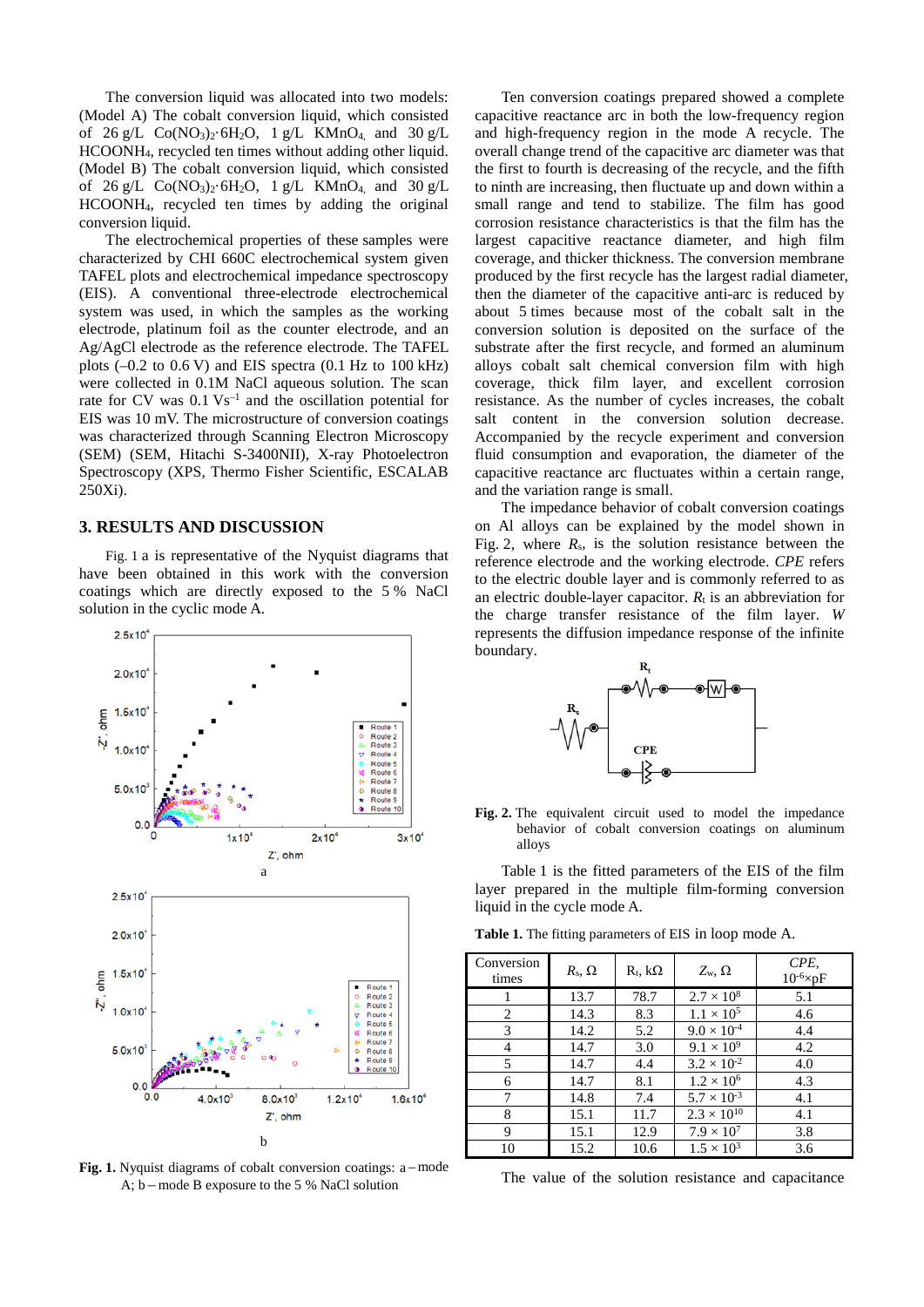changes little, the value of  $Z_w$  varies greatly, and there is no obvious regularity. The film resistance  $R_t$  is 78.7 kΩ and reaches the maximum value of mode A ten recycles after the first recycle, it can be proved that the film corrosion rate is low at this time. The  $R_t$  value is suddenly reduced to 8.3 k $\Omega$  and decreases continuously after the second recycle. At the fourth time, the minimum value is  $3.0 \text{ k}\Omega$ , it can be proved that the corrosion resistance of the film is relatively poor. Then the  $R_t$  value keeps rising, reaching 10.6 kΩ after the tenth recycles, and is stable at around 10 k $\Omega$ . The overall trend of  $R_t$  is consistent with the trend of EIS changes in Fig. 1.

Fig. 1 b is representative of the Nyquist diagrams that have been obtained in this work with the conversion coatings which directly exposed to the 5 % NaCl solution in the cyclic mode B. Table 2 is the fitted parameters of the EIS of the film layer prepared in the multiple film-forming conversion liquid in the cycle mode B. The value of the solution resistance is Stable at around 15  $\Omega$ . The film resistance  $R_t$  is 6 kΩ in the first to fourth recycles, but after the fifth recycles, the  $R_t$  value rises to 16.4 k $\Omega$  and decreases to 8.6 kΩ after the sixth recycle. The  $R_t$  value rises to 24.7 k $\Omega$  in the eighth recycle, so it can be proved that the diameter of the capacitive reactance arc is gradually increasing. With the consumption of the conversion liquid, the conversion liquid is replenished to the original volume after each recycles so that the cobalt salt content in the circulating liquid continuously rises. As the number of cycles increases, the film layer is formed and the charge transfer rate is slower and the corrosion resistance is gradually increased.

**Table 2.** The fitting parameters of EIS in loop mode B.

| Conversion<br>times | $R_{\rm s}$ , $\Omega$ | $R_{\rm t}$ , k $\Omega$ | $Z_{w}$ , $\Omega$   | CPE,<br>$10^{-6}$ $\times$ pF |
|---------------------|------------------------|--------------------------|----------------------|-------------------------------|
|                     | 15.0                   | 6.1                      | $1.5 \times 10^{19}$ | 4.4                           |
| 2                   | 15.1                   | 6.7                      | $7.7 \times 10^{-5}$ | 3.8                           |
| 3                   | 15.0                   | 6.3                      | $2.6 \times 10^{-5}$ | 4.7                           |
| 4                   | 15.3                   | 4.5                      | $3.6 \times 10^{-5}$ | 3.2                           |
| 5                   | 15.5                   | 16.4                     | $5.6 \times 10^{-5}$ | 3.8                           |
| 6                   | 15.2                   | 8.6                      | $7.7 \times 10^{-5}$ | 4.4                           |
| 7                   | 15.3                   | 13.4                     | $1.9 \times 10^{6}$  | 3.9                           |
| 8                   | 15.1                   | 24.7                     | 20.8                 | 4.0                           |
| 9                   | 15.7                   | 17.1                     | $8.8 \times 10^{-5}$ | 3.5                           |
| 10                  | 15.9                   | 9.9                      | $7.8 \times 10^{-5}$ | 3.6                           |

Fig. 3 a is representative of the Tafel diagrams that have been obtained in this work with the conversion coatings which are directly exposed to the 5 % NaCl solution in the cyclic mode A. As can be seen from Fig. 3 a, the self-corrosion current density  $I_{\text{corr}}$  after the first recycle is greater than the *I*<sub>corr</sub> obtained from the subsequent recycle. It indicates that the conversion film has the slowest corrosion rate in the electrolyte solution, the subsequent corrosion rate is accelerated, and the corrosion resistance deteriorates after the first recycle. In subsequent recycling film formation,  $E_{\text{corr}}$  is stable at around  $-770$  V, which is negatively shifted relative to the first recycle. It indicates that the corrosion resistance of the film decreases after the subsequent cycle, but the stability is better.

For the corrosion process generated by the electrochemical nature, according to Faraday's law, *I*<sub>corr</sub> can be used to indicate the corrosion rate, and  $E_{\text{corr}}$  represents the motive force for controlling the corrosion reaction, the larger the *I*corr and the more positive the *E*corr. The corrosion rate of the film is smaller and the better the corrosion resistance. According to the theory of Stem and Geary [9], a rapid corrosion test method is known, and the value of the polarization resistance  $R_p$  is calculated according to:

$$
R_p = \frac{DE}{DI} = \frac{b_a b_c}{2.303(b_a + b_c)} \frac{I}{I_{cor}}.
$$
 (1)

Corresponding to the Tafel curve corrosion resistance parameters obtained after fitting calculation are listed in Table 3. The  $E_{\text{corr}}$  after the first cycle was  $-691.8$  V and the  $R_p$  was 63.5 kΩ, which was significantly higher than the  $E_{\text{corr}}$  and  $R_{\text{p}}$  values during subsequent recycles. In the first to fourth recycles,  $E_{\text{corr}}$  gradually shifted negatively and reached the minimum value of ten times of mode A recycle, which was  $-778.7$  V, and the  $R_p$  was also decreasing to a minimum of 4.8 kΩ. The Polarization resistance then gradually rises to  $17.8 \text{ k}\Omega$  in the fifth to ninth cycles, then fluctuates slightly at 14 kΩ and tends to stabilize.



**Fig. 3.** Tafel diagrams of cobalt conversion coatings: a – mode A; b – mode B exposure to the 5 % NaCl solution

Fig.3 (b) is representative of the Tafel diagrams that have been obtained in this work with the conversion coatings which are directly exposed to the 5 % NaCl solution in the cyclic mode B, and the corrosion resistance parameters obtained after fitting are listed in Table 4. Tafel curve corrosion resistance parameters. In cycle mode B, the *E*corr change of the conversion film is mainly divided into two stages: pre-cycle and post-cycle. In the early stage of recycling,  $E_{\text{corr}}$  reached  $-651.7$  V after the sixth cycle,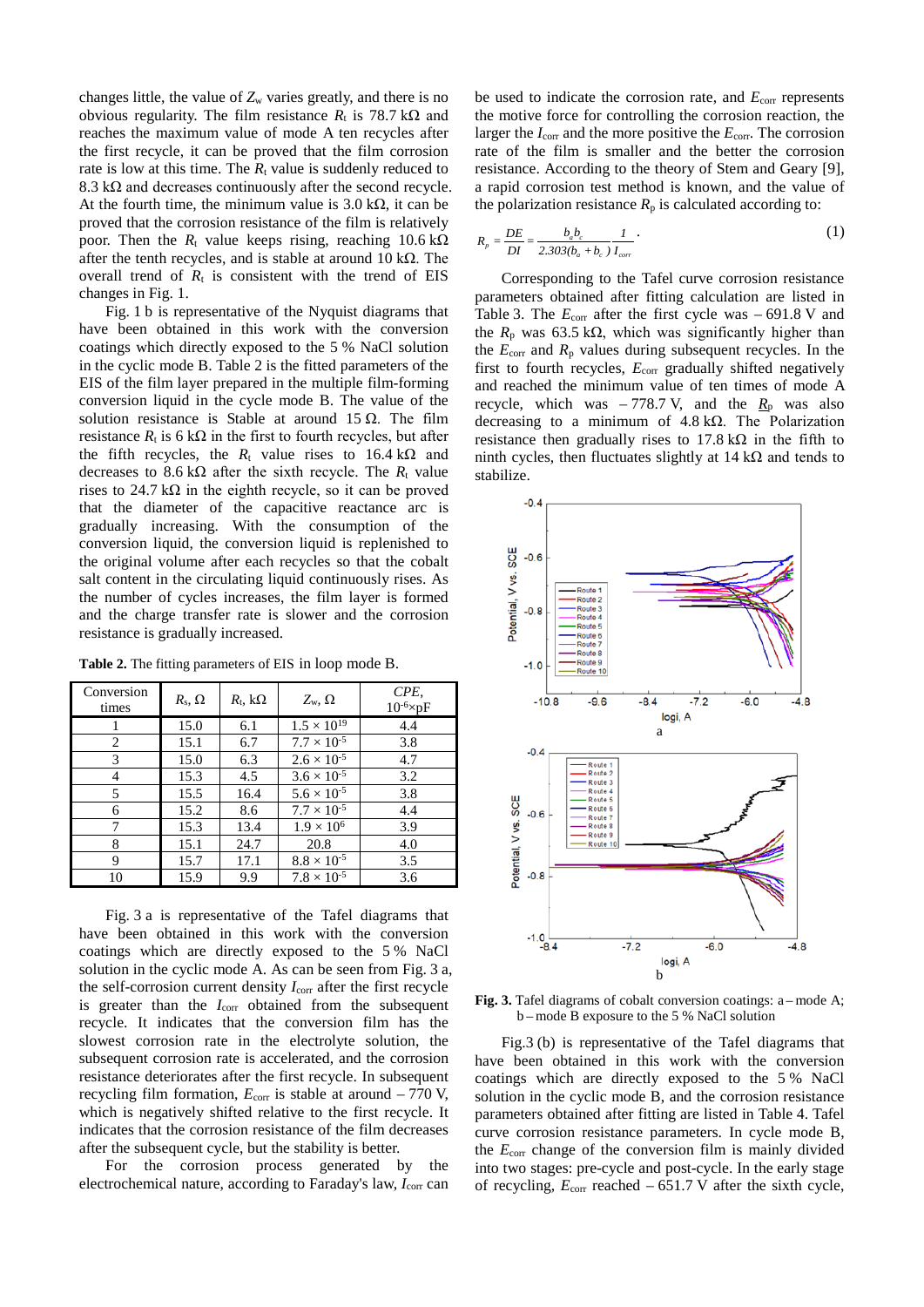indicating that the conversion rate of the metal ions in the aluminum alloy was slower at this stage, accompanied by an increase in the cobalt salt content in the conversion solution. The anti-corrosion effect of the film is obvious, and the film has a good corrosion resistance after many times of film formation. At the end of the conversion fluid cycle,  $E_{\text{corr}}$  was reduced to  $-771.3$  V after the tenth cycle, indicating that as the number of cycles increased, the metal ions in the matrix continued to dissolve and accumulate in the conversion solution, causing corrosion of the conversion film and speeding up. The anodic process and the cathodic process of the electrochemical etching of the conversion film weaken the corrosion resistance of the conversion film. The change law of the Tafel curve is consistent with the trend and result of the AC impedance spectrum.

The conversion film is a closed film structure, and completely covered on the surface of the aluminum alloy, and most of the conversion film is relatively uniform. The conversion film prepared in recycle mode A is shown in Fig. 4 a and b, it can be seen from the figure that the film layer is evenly covered on the surface of the aluminum alloy, but the surface of the conversion film gradually becomes uneven. Fig. 4 c and d are a slightly porous structure in recycling mode B, and the flatness of the conversion film is higher. Combined with the results of electrochemical tests, it is known that the corrosion resistance of the film gradually decreases, and it is relatively stable in the middle of the recycle, and the fluctuation is relatively large in the later recycle.

Fig. 5 shows the XPS pattern of the conversion film prepared by the tenth film formation conversion in two different recycle modes. Fig. 5 a is the XPS general map; Fig. 5 b is the Co element narrow region map. The binding energy peaks of seven elements of O, C, Co, Al, Si, N, and S appear in the cobalt salt chemical conversion film on the surface of the aluminum alloy substrate. The atom's electron binding energy usually changes due to the chemical environment. The change in the spectrum is the shift of the peak, also called chemical shift. The chemical environment can be different from the atom. The type or amount of elements combined may be different, and the atoms may have different chemical valence states.

By consulting the XPS standard spectrum manual, the characteristic peak for O 1s is at 531.80 eV, and the characteristic peak for Al 2p is at 72.90 eV, while O 1s and Al 2p have a characteristic peak near 532.03 eV and 74.85 eV. In comparison mode A, it can be found that the binding energy of O 1s increases by 0.23 eV and 0.37 eV, respectively, and the binding energy of Al 2p increases by 1.95 eV and 2.05 eV, respectively which is consistent with the trend of mode B. Since the oxidation will increase the electron binding capacity of the inner shell, the more electrons are lost during the oxidation process, the greater the increase. From this, it can be seen that Al 2p tends to chemically shift to O 1s, and it can be concluded that Al 2p and O 1s are combined to form an oxide on the surface of the film at this time. At the binding energy of 74.30 eV  $\sim$  74.40 eV, the main chemical state formed by the Al element which is close to the Al 2p binding energy value on the surface of the film layer is  $Al_2O_3$ .

The binding energy to the measured Co 2p is 781.83 eV, and the closest is the intrinsic oxide of  $Co(OH)<sub>2</sub>$ and cobalt. According to the narrow spectrum map of Co 2p measured by XPS, the two peaks represent the two configurations of cobalt Co 2p3 and Co 2p1, respectively, at 781.5 eV and 797.7 eV, indicating that Co exists in two modes. The standard binding energy of Co 2p3 is 778.3 eV, and the standard binding energy of Co 2p1 is 793.7 eV. The increase of binding energy indicates that oxidation occurs and electrons are lost, thus forming  $Co<sub>2</sub>O<sub>3</sub>$  and  $Co<sub>3</sub>O<sub>4</sub>$ .

| Conversion times | $b_a$ , mV $\cdot$ dec <sup>-1</sup> | $b_c$ , mV $\cdot$ dec <sup>-1</sup> | $I_{\text{corr}}$ , $\mu$ A·cm <sup>-2</sup> | $E_{\text{corr}}$ , V | $R_{\rm p}$ , k $\Omega$ |
|------------------|--------------------------------------|--------------------------------------|----------------------------------------------|-----------------------|--------------------------|
|                  | 507.6                                | 357.3                                | 1.4                                          | $-691.8$              | 63.5                     |
|                  | 110.5                                | 82.8                                 | 1.7                                          | $-767.7$              | 11.8                     |
|                  | 42.2                                 | 34.1                                 | 0.9                                          | $-760.6$              | 8.7                      |
| 4                | 18.1                                 | 34.2                                 | 1.1                                          | $-778.7$              | 4.8                      |
|                  | 27.6                                 | 27.4                                 | 0.8                                          | $-770.4$              | 7.7                      |
|                  | 75.4                                 | 76.1                                 | 1.3                                          | $-772.1$              | 13.1                     |
|                  | 68.5                                 | 67.8                                 | 1.4                                          | $-768.9$              | 10.3                     |
|                  | 130.6                                | 87.9                                 | 1.5                                          | $-757.5$              | 15.6                     |
| Q                | 142.4                                | 136.6                                | 1.7                                          | $-768.0$              | 17.8                     |
| 10               | 157.7                                | 168.6                                | 2.6                                          | $-771.3$              | 13.8                     |

**Table 3.** The fitting parameters of Tafel in loop mode A

**Table 4.** The fitting parameters of Tafel in loop mode B

| Conversion times | $b_a$ , mV $\cdot$ dec <sup>-1</sup> | $b_c$ , mV $\cdot$ dec <sup>-1</sup> | $I_{\rm corr}$ , $\mu A \cdot \text{cm}^{-2}$ | $E_{\text{corr}}$ , V | $R_{\rm p}$ , k $\Omega$ |
|------------------|--------------------------------------|--------------------------------------|-----------------------------------------------|-----------------------|--------------------------|
|                  | 158.1                                | 134.1                                | 3.4                                           | $-782.2$              | 9.3                      |
|                  | 73.4                                 | 45.6                                 | 0.7                                           | $-719.4$              | 17.1                     |
|                  | 95.8                                 | 40.3                                 | 0.5                                           | $-693.4$              | 23.7                     |
| 4                | 76.9                                 | 33.7                                 | 0.3                                           | $-718.9$              | 29.3                     |
|                  | 107.3                                | 123.0                                | 1.1                                           | $-744.3$              | 22.4                     |
|                  | 373.9                                | 37.0                                 | 0.4                                           | $-651.7$              | 37.4                     |
|                  | 41.1                                 | 15.3                                 | 0.3                                           | $-752.2$              | 19.3                     |
|                  | 69.6                                 | 49.3                                 | 0.5                                           | $-752.8$              | 25.6                     |
| Q                | 29.8                                 | 34.3                                 | 1.0                                           | $-694.4$              | 69.9                     |
| 10               | 93.5                                 | 88.0                                 | 1.0                                           | $-742.7$              | 20.3                     |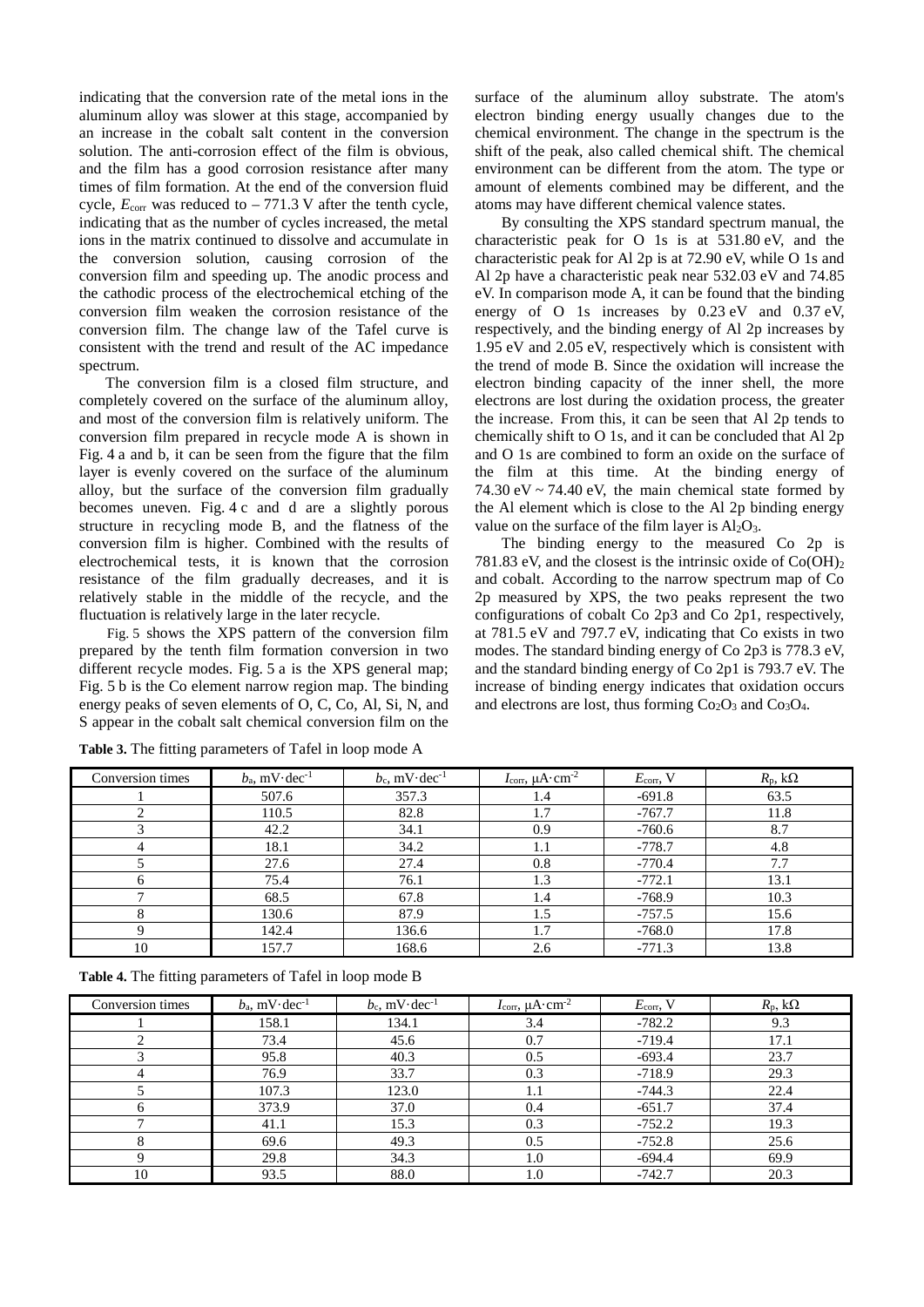

Fig. 4. Surface and cross-section morphology of cobalt conversion coatings on aluminum alloys using: a, b – recycle mode A; c, d – mode B

The XPS narrow-area spectrum test of Co 2p shows that the total peak area of Co 2p on the aluminum sheet with a surface area of 0.25 cm<sup>2</sup> measured in the conversion film of mode A and mode B is  $16.2 %$  and  $3.35 %$ , respectively.



**Fig. 5.** XPS pattern of cobalt conversion coatings on aluminum alloys using: a – recycle mode A; b – mode B

The peak areas of Co 2p are  $1.8 \times 10^5$  CPS.eV and  $2.5\times10^5$  CPS.eV, respectively, indicating that the content of cobalt salt in the conversion film of the tenth cycle of mode B is higher than the tenth cycle of mode A.

With  $Co(NO<sub>3</sub>)<sub>2</sub>·6H<sub>2</sub>O$  as the main salt,  $CH<sub>5</sub>NO<sub>2</sub>$  as the ligand, and  $KMnO<sub>4</sub>$  as the oxidizer's cobalt salt conversion liquid, the thin film layer of pale gold was formed on the surface of aluminum alloys after being recycled into the film. With the increase of cycle times, the color of the conversion film gradually deepened. In the later stage of the cycle, the film is mainly composed of  $Co<sub>2</sub>O<sub>3</sub>$ ,  $Co<sub>3</sub>O<sub>4</sub>$ , and  $Al_2O_3$ . When the oxidant KMnO<sub>4</sub> is added, the Co<sup>3+</sup> coordination compound is generated by the reaction of the

cobalt salt and the ammonium salt ligand in the conversion solution. The main reaction equation is as follows:

$$
\text{Co}^{2+} + 3\text{MnO}_4 + 7\text{NH}_4^+ = [\text{Co(NH}_3)_6]^{3+} + \text{NO}_3^- + 3\text{MnO}_2 \downarrow + 4\text{H}^+ + 3\text{H}_2\text{O}
$$
 (2)

The dark brown precipitate of  $MnO<sub>2</sub>$  is formed by the reaction after the addition of KMnO4. It is very stable at room temperature, but it can be used as a strong oxidant under acidic conditions, thus promoting the generation of  $Co<sup>2+</sup>$  into high-priced cobalt ions and depositing on the surface of matrix to form conversion film:

$$
2Co^{2+} + O_2 + 2H^+ = 2Co^{3+} + 2OH^-
$$
 (3)

In the mode A cycle, the conversion solution is not supplemented, so there is no supplement source of other cobalt salts or oxidants, so the corrosion resistance of the conversion film generally shows a downward trend, and the corrosion resistance is the best after the first cycle, Both *R*t and *R*p values reached the maximum, 78.7 kΩ and 63.5 kΩ, respectively, and then the corrosion resistance decreased sharply, and the *R*t and *R*p values were stable at around 15 kΩ. In the mode B cycle, the conversion raw solution is added to the original volume after each cycle, the content of cobalt salt and oxidant in the conversion liquid is gradually increased, and the corrosion resistance increases with the increase of the content of cobalt salt and oxidant in the early stage of the cycle. Gradually, the *R*t and *R*p values reached a maximum after the eighth and ninth cycles, respectively, at 27.4 kΩ and 69.9 kΩ.

Combined with the XPS test results, the cobalt salt content and the proportion in the ten-cycle mode B were higher than the mode A, and in the third and tenth cycles in the cycle mode B, the total proportion and content of the cobalt salt decreased. However, the cobalt content is slower, and it can be seen that mode A has a higher utilization rate of the cobalt salt, and the mode B can prolong the cycle life of the conversion liquid.

When the aluminum alloy is in the conversion liquid, the aluminum in the aluminum alloy is oxidized with the trivalent cobalt complex to form alumina bonded to the surface of the substrate:

$$
Al + 3[Co(NH3)6]3+ = Al3+ + 3Co2+ + NH3 \uparrow ;
$$
 (4)

$$
2Al^{3+} + 3H_2O = Al_2O_3 + 6H^+ \t\t(5)
$$

Besides,  $NH_3$  generated by Eg.  $2 - Eq. 6$  reacts with water to form OH<sup>-</sup>, which consumes H<sup>+</sup>:

$$
NH_3 + H_2O = OH^- + NH_4^+.
$$
 (6)